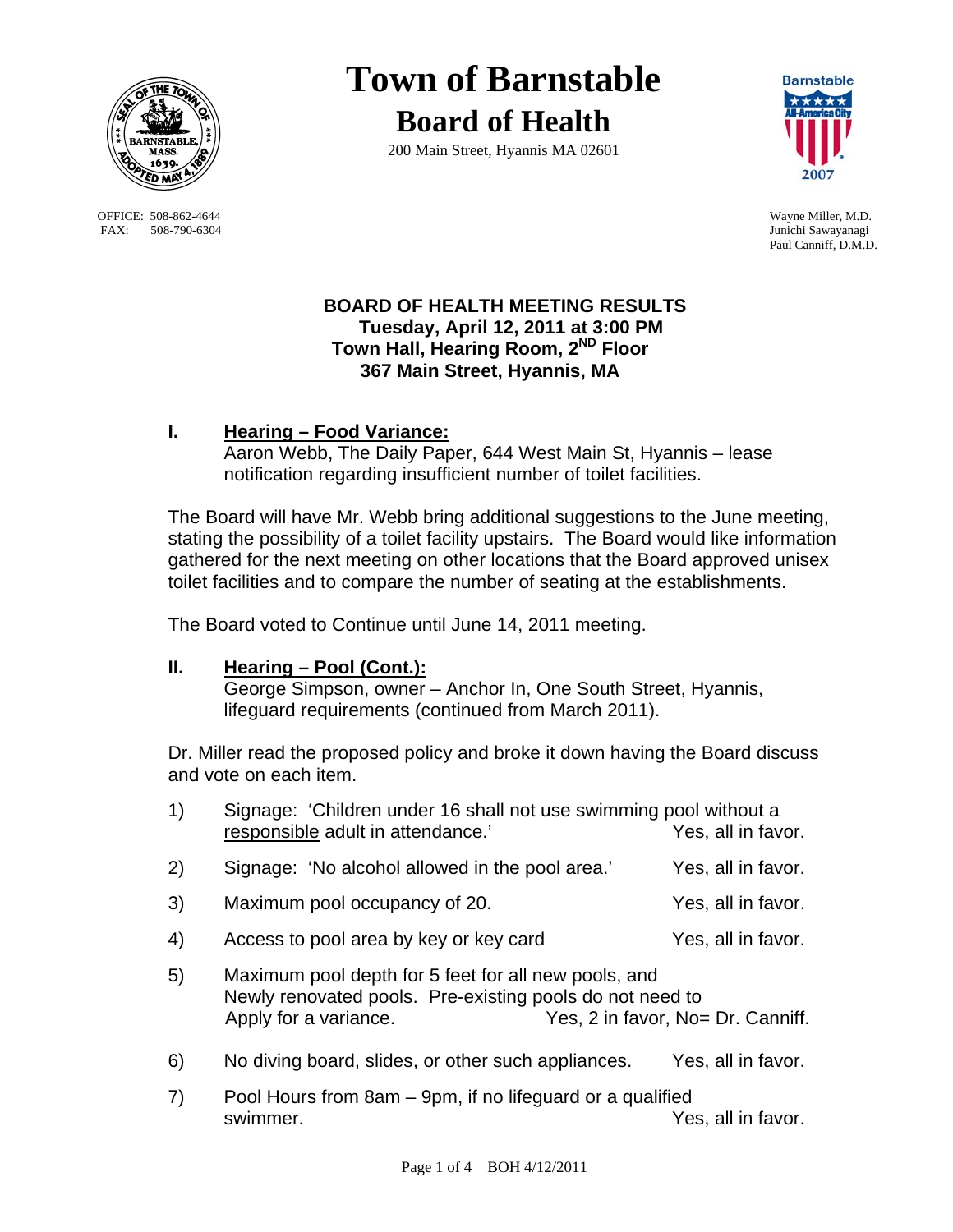| 8)  | No organized/scheduled children's activities without a<br>lifeguard or qualified swimmer | Yes, all in favor. |
|-----|------------------------------------------------------------------------------------------|--------------------|
| 9)  | Staff member with adult and child CPR on site                                            | Yes, all in favor. |
| 10) | Trial Time Period: One Year                                                              | Yes, all in favor. |
| 11) | Limited to facilities with 50 units or less                                              | Yes, all in favor. |

The Board voted to approve the above policy for a trial period of one year to be limited to pools at sites with 50 units or less. (Two voted in Favor, One voted to Deny-Dr. Canniff).

Mr. McKean stated the Health Division will require 2-3 weeks to create the application form for the policy and implementing it.

## **III. Variances – Septic (New):**

A. Carmen Shay representing Allen Halliday, Trustee – 154 Eel River Road, Osterville, Map/Parcel 115-010-001, 74,985 square feet lot, setback variances for septic tank and pump chamber to wetlands (Postponed from March 8, 2011).

Mr. McKean asked for a couple notations to be revised on the upper right box of the plan, to accurately match the plan (changing "tank" to "H20 Pump Chamber", adding "H20 leaching chambers" and deleting the word "component".

Mr. Shay said he would add a manhole with a clean-out area in the driveway vicinity to improve ease of clean-out.

The Board voted to approve the plan with the following conditions: 1) the permit would allow for three bedrooms and the permit can be applied to a five bedroom use upon submission of a five bedroom plan to the Board. 2) A three-bedroom deed restriction would be recorded at the Registry of Deeds and would state that five bedrooms will be permitted upon a submission of a five bedroom plan to the Board of Health and the three bedroom deed restriction would be lifted, and 3) a proper copy of the deed restriction will be supplied to the Public Health Division.

B. Dan Ojala, Down Cape Engineering, representing Scott and Maura Hempstead – 34 Ridge Rd, West Barnstable, Map/Parcel 216-024, 24,250 square feet lot, three septic variances.

The Board voted to approve the plan as a two-bedroom with the following conditions: 1) a two-bedroom deed restriction was recorded at the Barnstable County Registry of Deeds and may stipulate that if public water is supplied, the deed restriction can be lifted, and 2) a proper copy of the deed restriction must be supplied to the Public Health Division.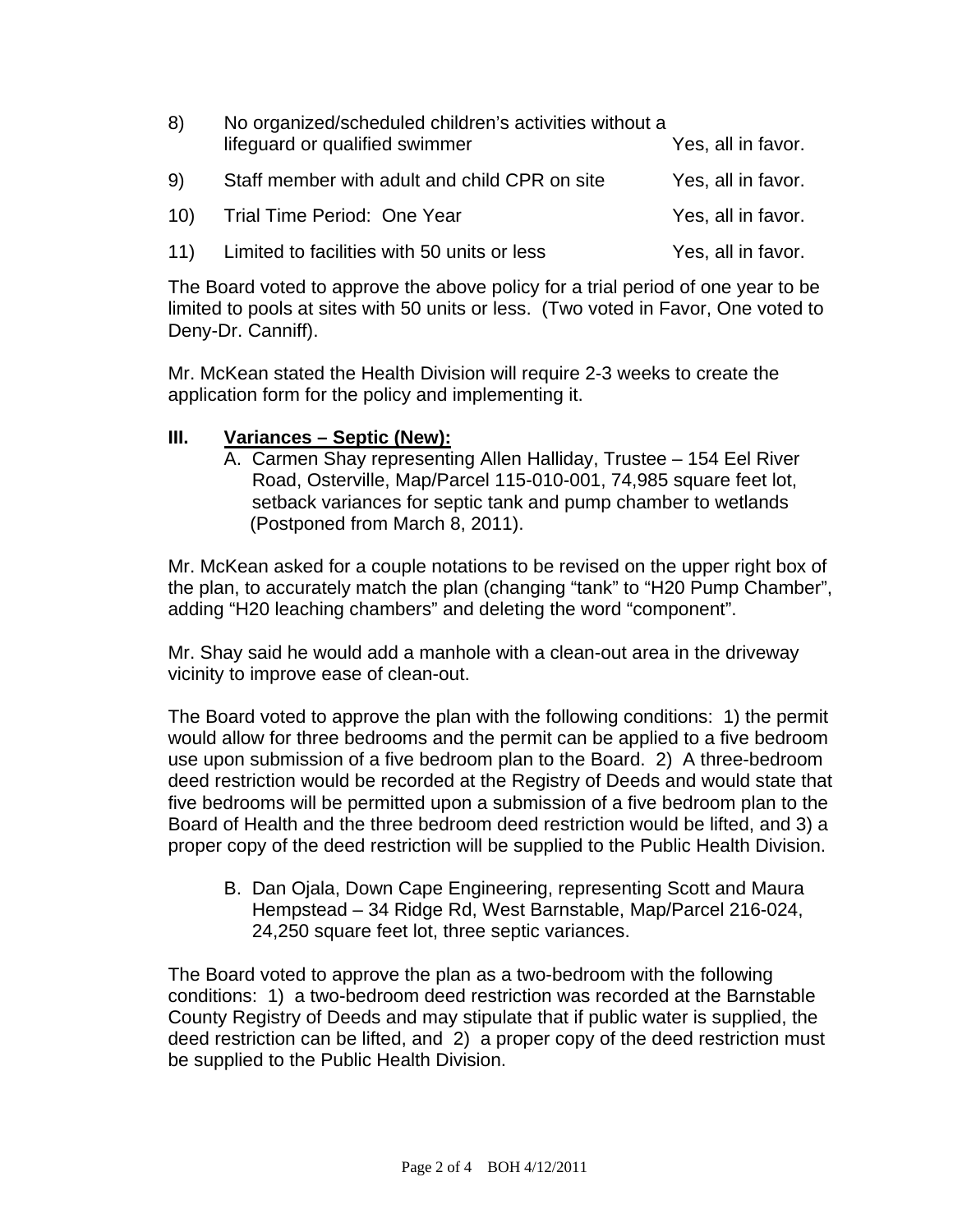C. Dan Ojala, Down Cape Engineering, representing Albert Colton – 94 Holly Point Road, Centerville, Map/Parcel 232-042, requesting an extension of septic replacement.

The Board voted to approve an extension to September 15, 2011, and the Board stated that they do prefer the installation occur as soon as possible.

WITHDRAWN D. Mark Marinaccio and John Juros, Department of Public Works, request to upgrade existing toilet facility with Title V variance at Joshua's Pond, Osterville, seasonal use only.

## **IV. Subdivision# 820:**

Dan Ojala, Down Cape Engineering, representing Stephen E. Wallace,–'0' High Street, a.k.a. Wayside Lane Extension, West Barnstable, Preliminary Plan Subdivision# 820 in Historical District, Map 110, Parcel 007, 2 lots on 6.96 acres, within the Resource Protection Overlay District.

The Board voted to approve the preliminary plan of the Subdivision# 820 with the following conditions: 1) the well will be moved to a setback of 10 feet from the property line, and 2) the septic plan will be in compliance with Title V.

## **V. Variance – Food (New):**

A. John Greene representing Oceans 10 – 10 Ocean Street (formerly The Black Spot), Hyannis, grease trap variance.

## No one was present.

Mr. McKean said there are a couple items on the floor plan which he would like to see moved – the mop sink and the sandwich unit. Otherwise, with the proposed menu and with the limitations of the lot itself, the grease recovery devise is a good alternative.

The Board voted to approve a continuation to May 10, 2011 meeting.

B. Michael Santos representing Cape's Best Gyros & Grill – 569 Main St (formerly Café Samedy), grease trap variance.

## No one was present.

Mr. McKean said that the Water Pollution Control Division and the Health Division are not supporting the use of a grease recovery devise with this menu.

The Board voted to approve a continuation to May 10, 2011 meeting.

## **VI. Body Art Establishment / Artist:**

 Alex Travassos, Artist/Owner, Black Pearl Tattoo – 509 Main Street, Hyannis, variance for Artist License.